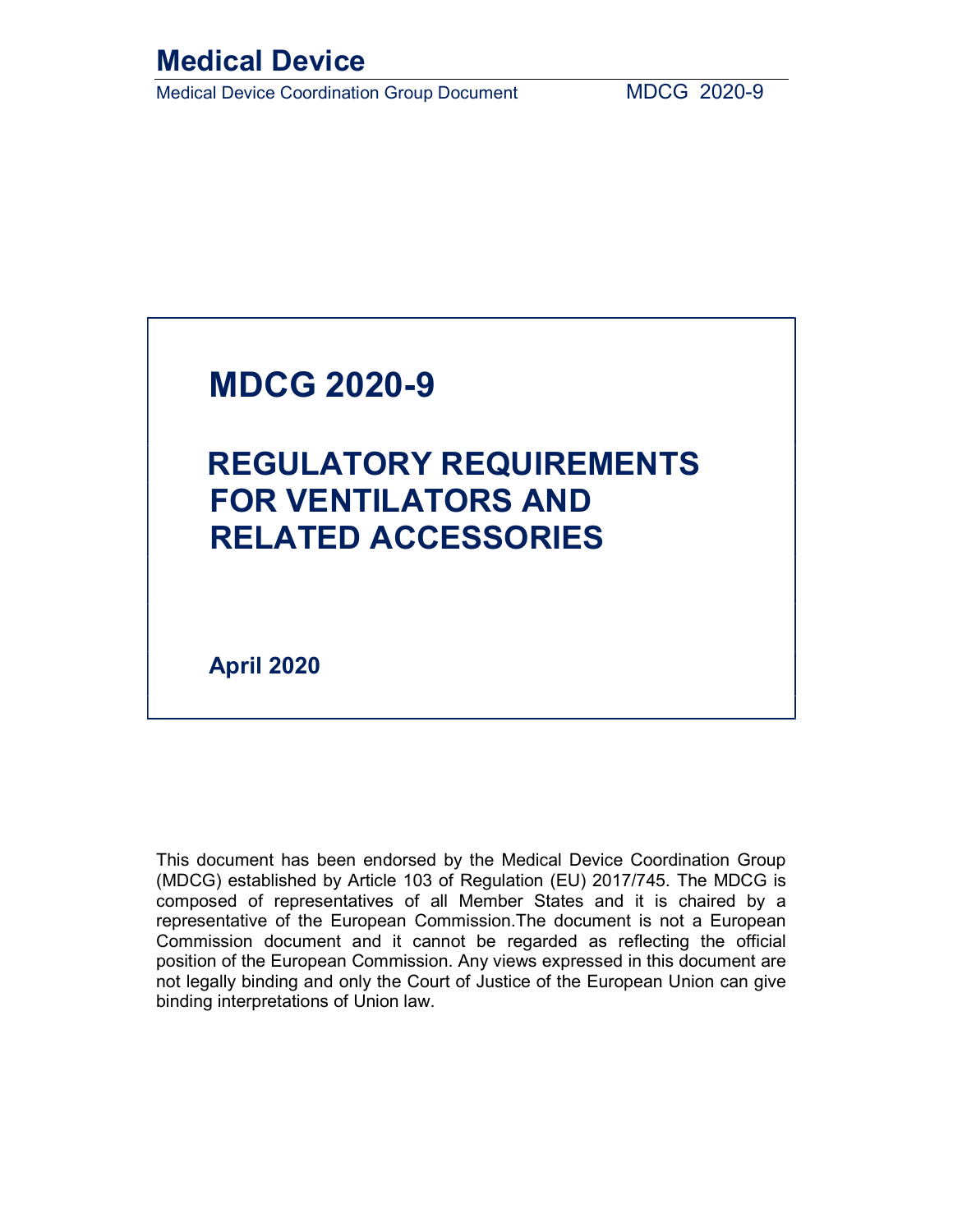## REGULATORY REQUIREMENTS FOR VENTILATORS AND RELATED ACCESSORIES

### Options for supporting production and/or placing on the market of ventilators in the context of COVID-19 pandemic

#### 1. INTRODUCTION AND SCOPE

The World Health Organization (WHO) declared the COVID-19 outbreak a pandemic on March the  $12<sup>th</sup>$  2020. Patients infected by SARS-CoV-2 virus and developing the COVID-19 disease with acute and severe respiratory symptoms have to be treated with mechanical ventilators to assure possibilities of survival.

This guidance document focuses on ventilators and related accessories that are currently regulated under the Council Directive  $93/42/EEC$  (MDD)<sup>1</sup>. According to the MDD, devices may be placed on the market and/or put into service only if they comply with the requirements laid down in this Directive when duly supplied and properly installed, maintained and used in accordance with their intended purpose<sup>2</sup>.

The devices must meet the essential requirements set out in Annex I of the MDD, which apply to them, taking account of the intended purpose of the devices concerned. In addition, devices may be placed and circulate on the European single market if they have been subject to a conformity assessment in accordance with the provisions of Article 11 of the MDD.

Under the current COVID-19 context, the demand for ventilators and related accessories has rapidly increased. Therefore, this document intends to outline the different regulatory options for placing these devices on the EU market indicating their feasibility to allow short-term supply.

#### 2. TYPES OF MEDICAL DEVICES AND THEIR PARTS/COMPONENTS

#### 2.1. Ventilators

Ventilators are breathing support devices and can fall into different types according to their intended use and characteristics<sup>3</sup>:

<sup>-</sup><sup>1</sup> However, placing on the market of devices which comply with MDD is limited to 27 May 2024. After this date every device placed on the market has to comply with the requirements of Regulation (EU) 2017/745 (MDR). According to the Article 120 section 5 and 6 of the MDR devices which comply with MDR may be placed on the market before its application and notified bodies which are designated and notified in accordance with MDR may carry out the conformity assessment procedures laid down in MDR and issue certificates in accordance with MDR.

<sup>&</sup>lt;sup>2</sup> According to Article 1(g) of the MDD, intended purpose is the use for which the device is intended according to the data supplied by the manufacturer on the labelling, in the instructions and/or in promotional materials.

<sup>&</sup>lt;sup>3</sup> This list of ventilators includes some standards applicable to the specific ventilator. However, it should be noted that this is not an exhaustive list and other standards also apply to these devices and should be taken into account (e.g. EN 60601-1-2, EN 60601-1-6, EN 60601-1-8, EN 60601-1-11, EN 62304, EN 62366). In addition, the current state of the art should be considered. This applies also to accessories.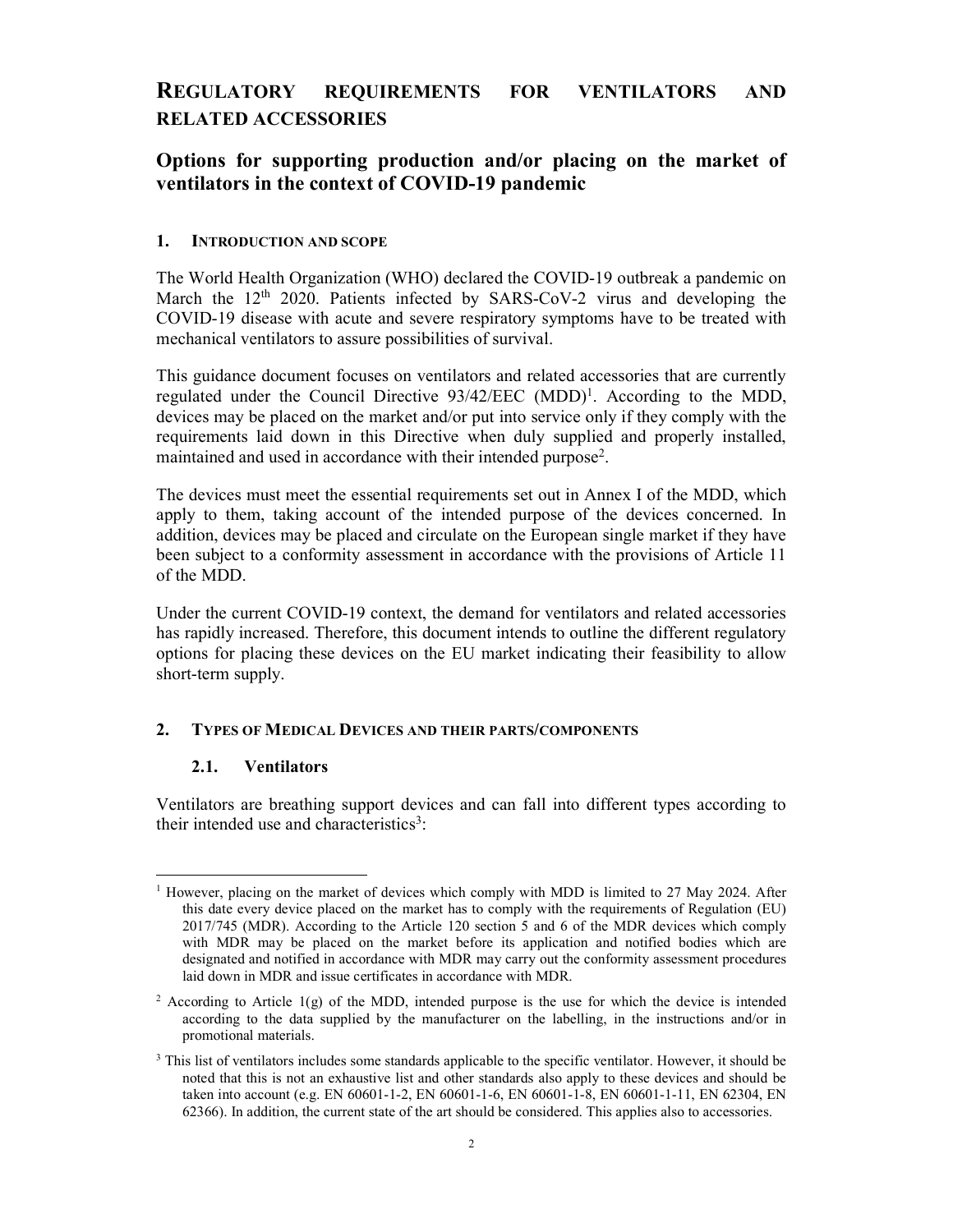- Ventilator for critical care: automatic equipment that is intended to augment or provide ventilation of the lungs of the patient when connected to the airway of the patient:
	- o intended for use in an environment that provides specialized care for patients whose conditions can be life threatening and who can require comprehensive care and constant monitoring in a professional healthcare facility;
	- o intended to be operated by a healthcare professional operator; and
	- o intended for those patients who need differing levels of support from artificial ventilation including for ventilator-dependent patients.

(See e.g. EN ISO/IEC 80601-2-12:2011 + Cor.:2011).

- Home healthcare environment ventilators for ventilator-dependent patients: intended for use in the home healthcare environment; intended for use by a lay operator; intended for use with patients who are dependent on mechanical ventilation for their life support. Depending on the intended purpose can be also used in the clinical setting (See e.g. EN ISO 80601-2-72:2015).
- Ventilators for emergency and transport: these ventilators are used in Emergency Medical Service environment, e.g. in ambulances, transport of patients to the hospital, patient transport from hospital to hospital or transport within the hospital. The alarm and safety concept of emergency and transport ventilators in general is designed for a permanent presence of the user. This facilitates fast recognition and response in the event of an alarm or in the event of any malfunction (See e.g. EN 794-3:1998+A2:2009).
- Anaesthetic ventilator: are designed for use during anaesthesia with an anaesthetic breathing system (See e.g. EN ISO 80601-2-13:2012).

Ventilators for critical care are usually invasive, which enables the ventilator machine to provide lung support for inspiration and expiration through tracheal intubation. However, most critical care ventilators allow non-invasive ventilation modes for critical care patients as well. Ventilators for non-critical care are usually non-invasive and therefore provide air pressure support to natural breathing through e.g. a facemask.

Ventilators may offer different types of additional complementary functions that include:

- $\bullet$  High flow oxygen supply (nasal high flow therapy);
- Monitoring systems;
- Nebulisation systems.

### 2.2. Accessories

Ventilators need to be "connected" to the patients through dedicated accessories<sup>4</sup> to the ventilator that allow the machine to support the patient's breathing; therefore, it is important to proof compatibility with the ventilator(s). These accessories can be placed on the market individually and usually fall into one of the following categories:

<sup>-</sup>4 See MEDDEV 2.1/1 Definitions of 'medical devices', 'accessory' and 'manufacturer' (https://ec.europa.eu/docsroom/documents/10278/attachments/1/translations).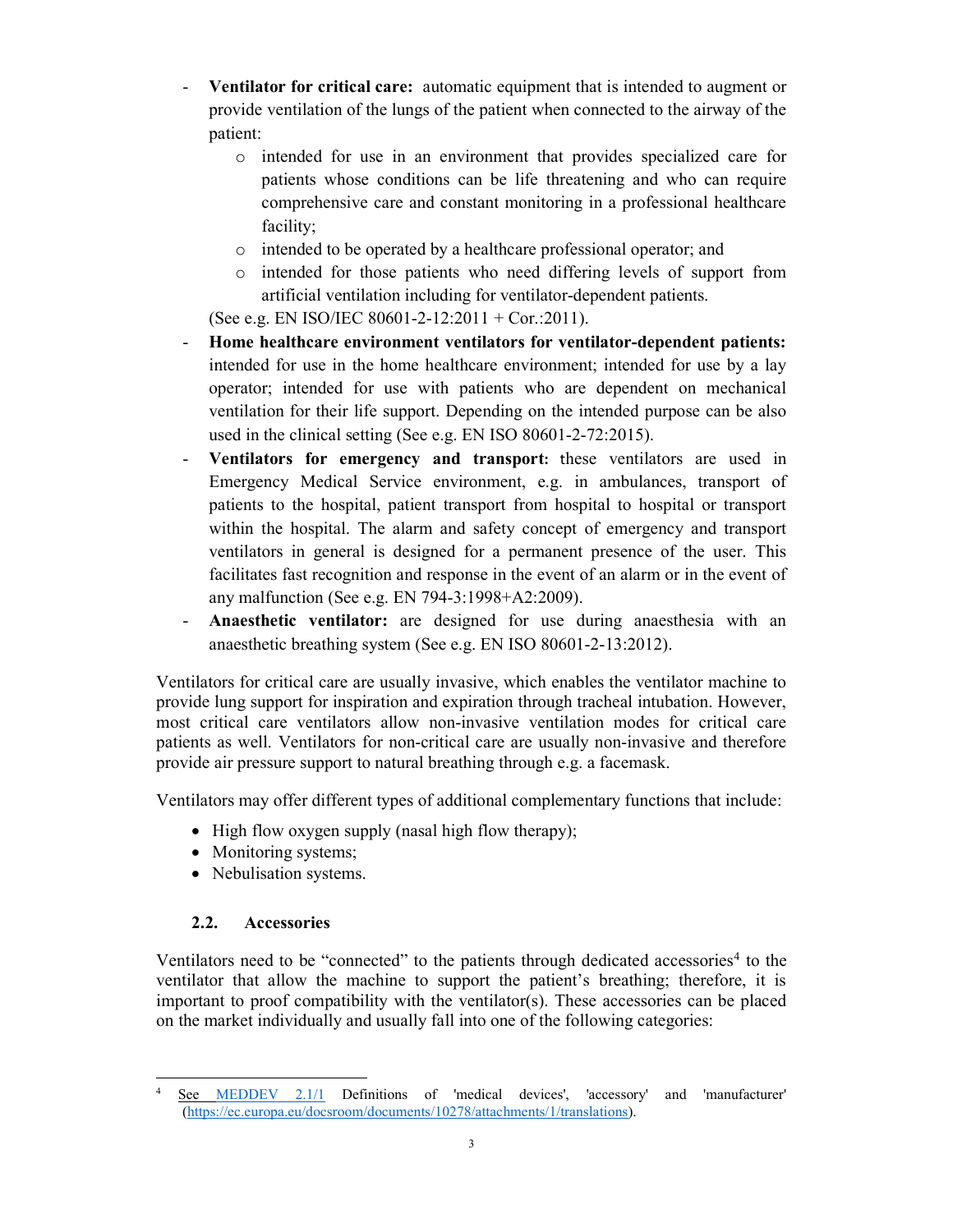- Breathing systems and circuits, such as:
	- o Circuits;
	- o Connections/Adapters;
	- o Tubes;
	- $\circ$  Nasal cannulas for O<sub>2</sub>;
	- o Masks or helmets for non-invasive ventilation;
	- o Air compressors;
- Nebulizers:
- Humidifiers and filters:
- Monitoring accessories, including alarms, in-built safety features.

Accessories are provided either disposable or reusable and are treated as medical devices in their own right<sup>5</sup>.

#### 2.3. Parts or components

Parts or components of medical devices that do not qualify as accessories are generally not considered medical devices and thus not requiring themselves to be CE marked according to the MDD (e.g. expiratory valves or flow sensors).

#### 3. CLASSIFICATION

#### 3.1. Ventilators

There are different types of ventilators depending on the degree of invasiveness and the setting in which they are used in (e.g. Intensive Care Unit - ICU). Ventilators fall under two different classes in accordance with rule 11 (or rule 9) of Annex IX<sup>6,7</sup> to the MDD:

- Class IIa: only applicable to non-invasive devices, e.g. continuous positive airway pressure – CPAP non-intended for critical care, or devices that only support spontaneous breathing.
- Class IIb: applicable to most ventilators.

The classification depends on the intended purpose of the ventilator and has important implications in the selection of appropriate conformity assessment procedure(s) for the device including timing and complexity (see section 4 for details).

#### 3.2. Accessories

Accessories are classified in their own right usually in accordance with rule 2 or 5 of Annex IX to the MDD, under Class I, IIa or IIb.

 $<sup>5</sup>$  Art. 1(1) of the MDD</sup>

<sup>&</sup>lt;sup>6</sup> See MEDDEV 2.4/1 rev.9 Classification of Medical Devices -(https://ec.europa.eu/docsroom/documents/10337/attachments/1/translations).

<sup>7</sup> Please note that if a conformity assessment under the MDR is followed, the rules of classification specified in Annex VIII to the MDR apply. Breathing support devices may be classified to class IIa or IIb (rule 12) or class III (rule 22) if they integrate or incorporate diagnostic functions which significantly determine the patient management by the device, such as closed loop systems.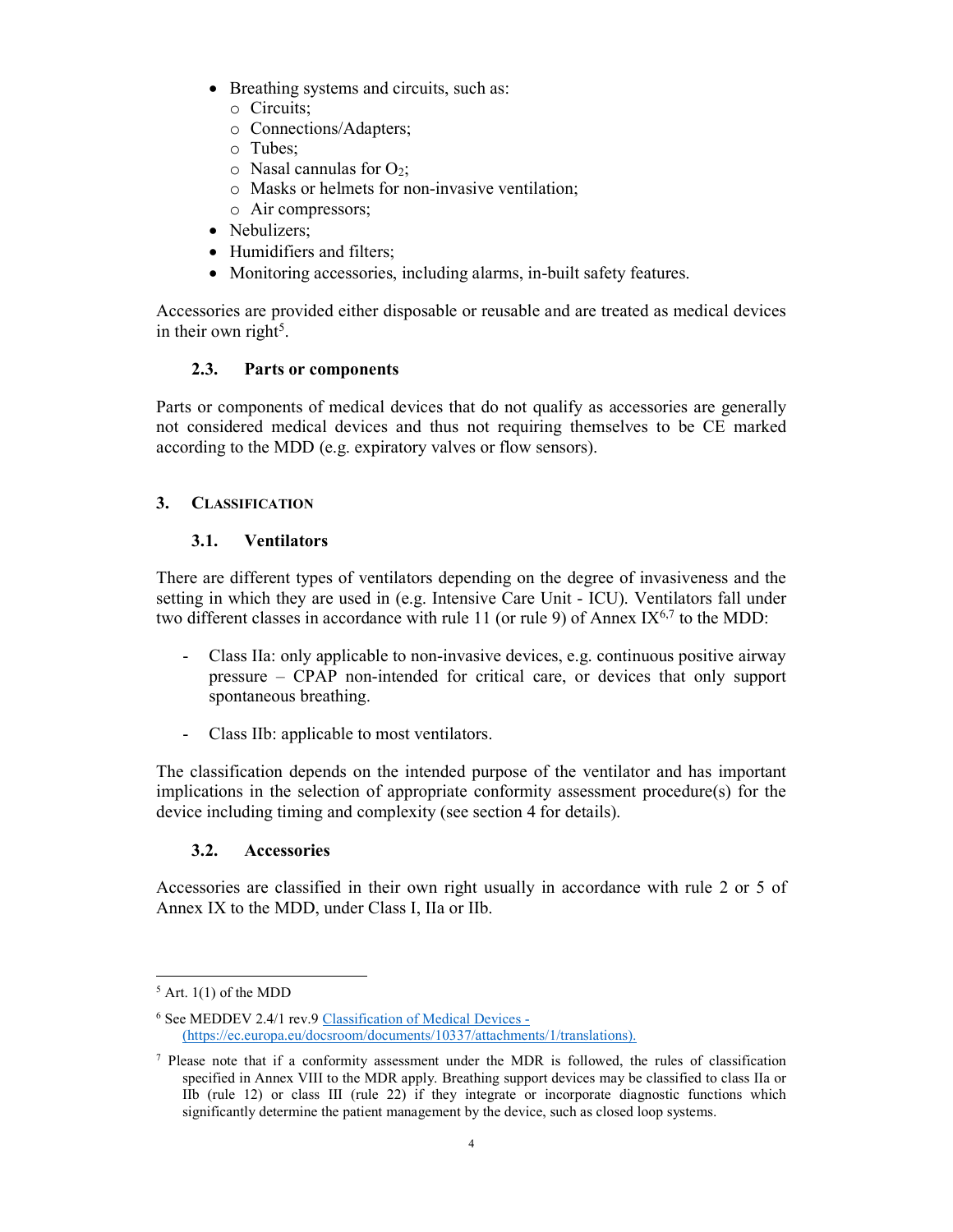#### 3.3. Impact of classification on conformity assessment

Given that ventilators are classified as Class IIa or Class IIb, and accessories (except for Class I non-sterile and without measuring function), will in principle need the involvement of a notified body prior to their placing on the market. Other options for the placing on the market are provided in section 4 for both ventilators and accessories.

#### 4. REGULATORY OPTIONS FOR PLACING VENTILATORS ON THE MARKET

In the context of the COVID-19 outbreak, several industries have expressed their willingness to support and scale up the production of ventilators<sup>8</sup>. There are different regulatory options<sup>9</sup> available for supporting production or placing on the market of ventilators. These options are presented below, ordered by feasibility, to allow a swift supply in the current context.

#### 4.1. Supplying parts, components or the finished devices to medical devices manufacturers currently placing on the market ventilators

When the legal manufacturer<sup>10</sup> has already undergone a conformity assessment for the ventilator, has obtained a certificate and is lawfully placing ventilators on the market under its own name, other producers (e.g. not currently working in the medical devices field) can support its production. Such producers can provide parts or components, or the finished device, therefore becoming suppliers or subcontractors of this manufacturer.

Given that the medical devices sector is highly regulated and complex, leveraging the knowledge and responsibilities of an already established manufacturer of ventilators could be the least burdensome and fastest option to scale up the production of ventilators.

#### 4.1.1. Producers supplying parts or components to medical devices manufacturers currently placing on the market ventilators

Manufacturers of medical devices can have many suppliers, which in case of quality system certification are qualified, approved and controlled by the manufacturer. These suppliers may need to be assessed by a notified body as part of the conformity assessment procedure on the basis of their criticality and the manufacturer's process in place to control suppliers and the verification of purchased products<sup>11</sup>. When the manufacturer wishes to use an additional supplier, this might need to be communicated in advance to the notified body.

<sup>-</sup><sup>8</sup> Scaling up of production might also be needed for accessories. These medical devices can follow the same options explained in section 4 but small differences can be applicable in case they have a different classification (e.g. class Is).

<sup>&</sup>lt;sup>9</sup> This document mainly focuses on regulatory options provided by the MDD. If a conformity assessment under the MDR is followed, similar procedures will apply under Annex IX, X or XI of the MDR depending on the classification of the product.

 $10$  Legal manufacturer refers to the definition of manufacturer established in Art. 1(f) of the MDD.

 $11$  See Guidance for Notified Bodies auditing suppliers to medical device manufacturers – (http://www.doks.nbog.eu/Doks/NBOG\_BPG\_2010\_1.pdf)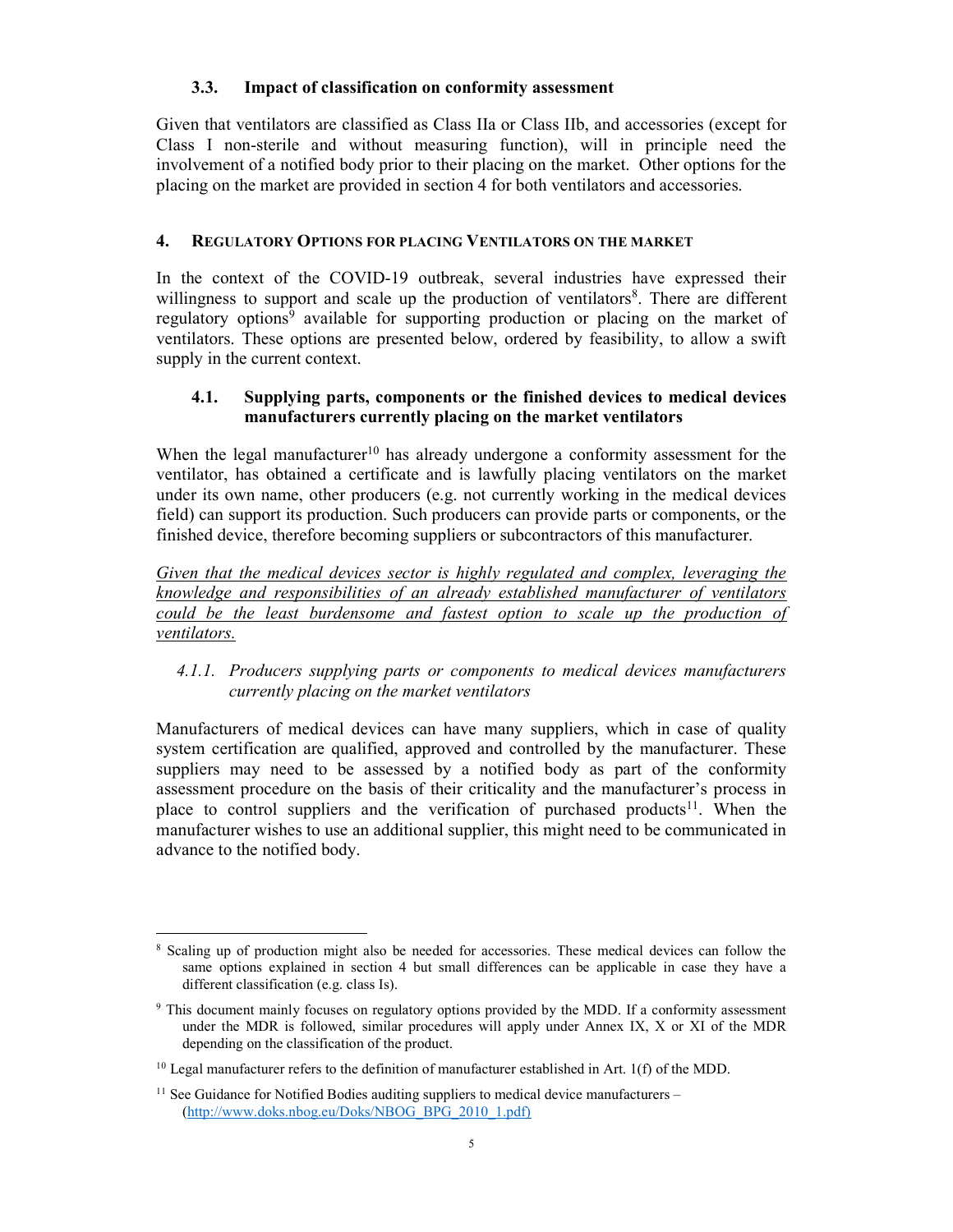#### 4.1.2. Producers manufacturing the ventilator itself for the medical device manufacturer currently placing on the market ventilators

Manufacturers of medical devices producing ventilators may provide the specifications of a ventilator (e.g. current or older/simpler design) including parts of the technical documentation to a producer that becomes its subcontractor. The producer will manufacture the ventilator but the medical device manufacturer will keep its role of legal manufacturer according to the MDD.

The legal manufacturer of the ventilator, which holds a quality system certification, qualifies, approves and controls the subcontractor that will need to be assessed by a notified body as part of the conformity assessment procedure. When the manufacturer wishes to use an additional subcontractor, this will need to be communicated in advance to the notified body (i.e. as the subcontractor is considered critical<sup>11</sup>) that will assess the available information and will decide the actions to be put in place e.g. whether or not it is necessary to carry out an  $($ on-site $12)$  audit.

Alternatively, the manufacturer of medical devices could also follow other conformity assessment routes such as the EC type-examination, as established in Annex III to the MDD, and/or EC verification, as established in Annex IV to the MDD (these routes are elaborated in 4.3.2).

#### 4.2. Derogation procedure – placing on the market authorised by the relevant authorities of one Member State in the interest of public health

The relevant authority of one Member State may decide to authorise the placing on the market of devices in the interest of protection of health, even if the applicable conformity assessment procedures have not been finalised or initiated ('national derogation').

In view of the epidemiological context as well as the exponential growth in demand for medical devices, the Commission has published a Guidance on medical devices, active implantable medical devices and in vitro diagnostic medical devices in the Covid-19 context.

Question 5 of this guidance provides information on the derogation procedures for medical devices which is established in Article 11(13) of the MDD. In particular, the guidance specifies that the Covid-19 context warrants the application of such derogations.

By amendment of 23 April 2020<sup>13</sup>, Article 59(1) of Medical Devices Regulation (EU) 2017/745 (MDR) empowers Member States to adopt national derogations under both the MDD and the MDR from the date of entry into force of that amendment.

The relevant competent authority of the Member State in this case authorises the placing on the market within its territory and can also organise the purchase.

<sup>&</sup>lt;sup>12</sup> See MDCG 2020-4 Guidance on temporary extraordinary measures related to medical device Notified Body audits during COVID-19 quarantine orders and travel restrictions (https://ec.europa.eu/docsroom/documents/40705).

<sup>&</sup>lt;sup>13</sup> Regulation 2020/561 amending Regulation (EU) 2017/745 on medical devices as regards the dates of application of certain of its provisions.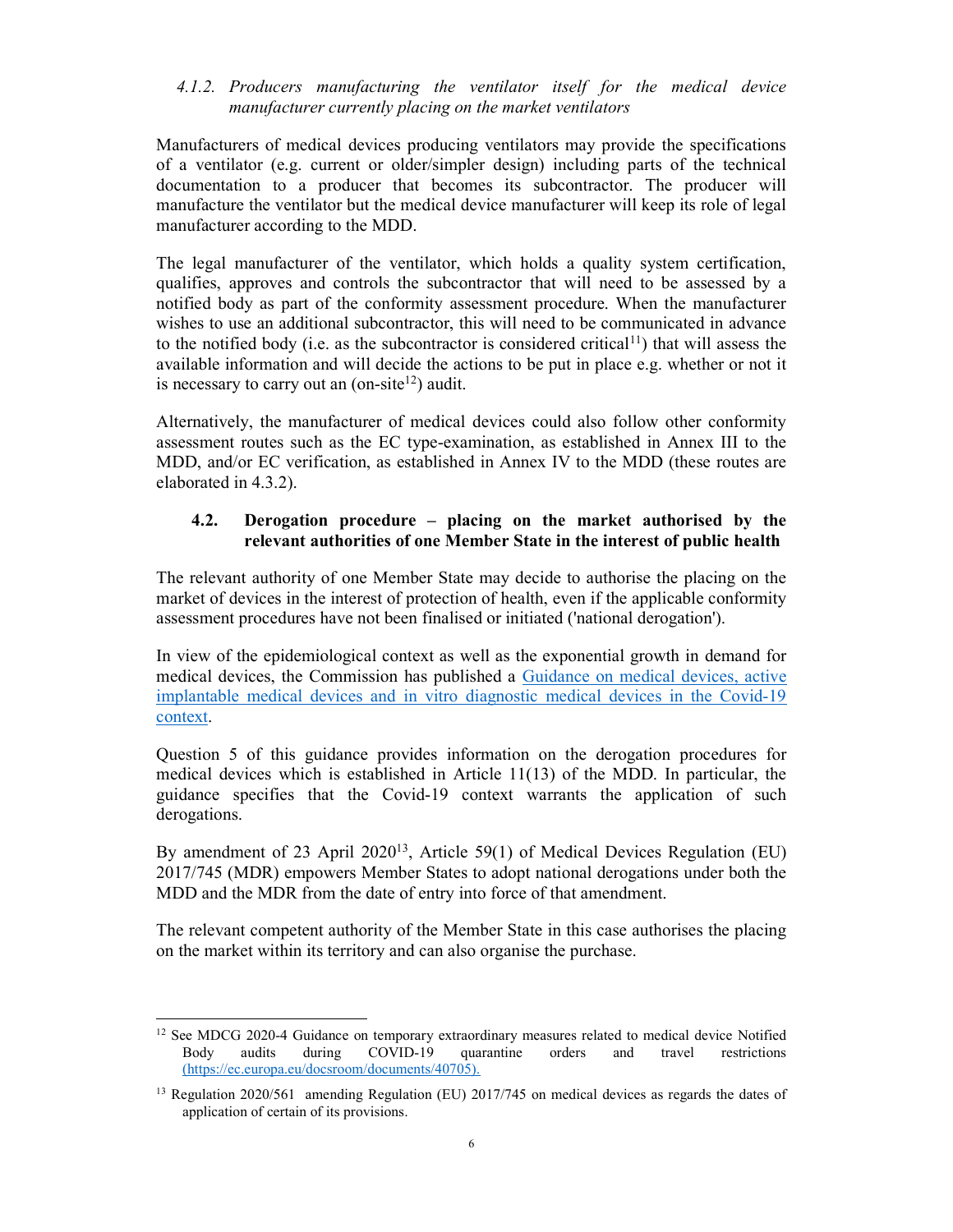In practice, this implies that each competent authority would need to assess whether the products produced by the manufacture provides an adequate level of safety in respect to the applicable legal requirements. The assessment procedures can vary among Member States and in some cases will involve the support of third parties (e.g. testing laboratories).

In the exceptional COVID-19 context, the assessment procedures will ensure a shortterm supply while guaranteeing patient safety<sup>14</sup>. The Member State will evaluate the available technical documentation to find evidence that essential performance and safety requirements are guaranteed in the context of use. In particular, the role of healthcare teams and health facilities is essential to allow a rational use and a continuous assessment of these crisis solutions.

Once this assessment is performed, the authority has to take a decision, whether or not the respective device produced by the manufacturer may enter the national territory of the Member State. Competent authorities should inform the Commission and their counterparts in other Member States of any temporary agreement they have granted to specific devices.

In addition, Article 59(3) of the MDR empowers the Commission to extend, in exceptional cases relating to public health or patient safety or health, by means of implementing acts, for a limited period of time the validity of a national derogation, granted by a Member State under the MDD or the MDR, to the territory of the Union and set the conditions under which a device may be placed on the market or put into service. This allows the Commission and the Member States to address potential shortages Union wide of vitally important medical devices in an effective manner.

Timing to obtain a national derogation by a competent authority will greatly depend on the quality and adequacy of the evidence provided by the manufacturer. When technical documentation and evidence of safety of performance is adequate, this can be a feasible option to ensure short-term supply.

#### 4.3. Manufacturing of the finished device by a producer that was not previously placing on the market ventilators

If the ventilator is entirely manufactured by a producer that decides to place it on the market under its name, such producer will become the legal manufacturer in its own right. This means that the manufacturer will need to fulfil all requirements of the MDD (e.g. including the need to draw up the technical documentation and clinical evaluation related to the ventilator, and to establish and keep up to date a systematic procedure to review experience gained from devices in the post-production phase).

The manufacturer who places the finished CE marked ventilator on the market under its own name needs to ensure that the device complies with the essential requirements (established in Annex I of the MDD) and provide relevant evidence. A notified body will be involved in the conformity assessment in all cases.

<sup>&</sup>lt;sup>14</sup> Some Member States have published guidance on their respective websites to support this assessment e.g. in case of implementation of innovative manufacturing processes such as 3D printing.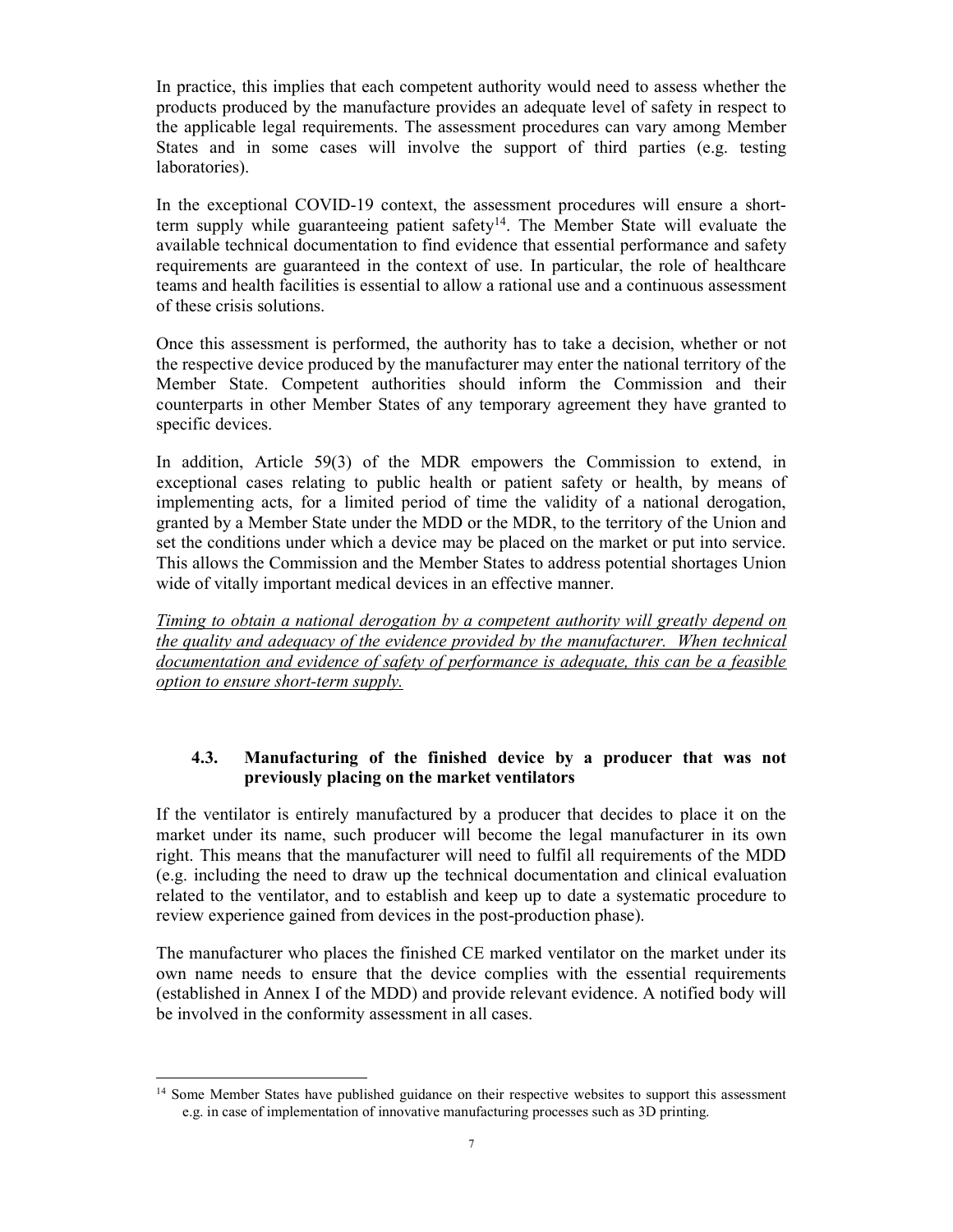Given that the medical devices sector is highly regulated and complex, the scenarios presented below will be the most burdensome and therefore only applicable to increase supply in the medium-long term.

#### 4.3.1. Medical devices manufacturers' not currently producing ventilators request an extension of their product range.

This option is available for medical devices manufacturers currently certified. It includes, for instance, medical devices manufacturers already holding a full quality management system certificate under Annex II to the MDD for other devices and wishing to add ventilators to their certification. They could seek the support from (non-medical devices) producers to act as subcontractors and extend the scope of their certificate.

From a procedural point of view, the medical devices manufacturer may produce the ventilator itself or may utilise a subcontractor (i.e. producer linked or not to the medical devices field). In the latter case, the manufacturer will qualify, approve and control the subcontractor that will be assessed by the notified body as part of the conformity assessment procedure. When the manufacturer wishes to use an additional subcontractor, this will need to be communicated in advance to the notified body (i.e. as the subcontractor is considered critical<sup>11</sup>) that will assess the available information and will decide the actions to be put in place e.g. whether or not it is necessary to carry out an (onsite $^{12}$ ) audit.

Most importantly, the manufacturer will need to request an extension of the product range from its notified body. The notified body will assess the available information in relation to the new product (that include an assessment of the technical documentation and clinical evaluation) and update the certificate.

The manufacturer of medical devices could also use other conformity assessment routes such as the EC Type-Examination and EC Verification and testing of every product under Annex III and IV respectively (these routes are elaborated in section 4.3.2).

#### 4.3.2. Ventilator manufactured entirely by a producer that is not currently a legal manufacturer under the MDD

Producers that do not currently qualify as legal manufacturers under the MDD and decide to place ventilators on the market under their own name need to be aware of all the legal requirements for manufactures under the MDD. It is important to mention that in the field of medical devices some Member States could have additional requirements, for instance, the need to authorise the facility of the medical device manufacturer prior to starting production.

In addition to this, the involvement of a notified body will depend on the classification. In particular:

- 1. Class IIa ventilators can follow the following routes established in the relevant Annexes of the MDD:
	- a. Annex II (excluding point 4) which involves the assessment of the full manufacturer's quality management system. This will require an on-site audit (which may be performed remotely in the current context) and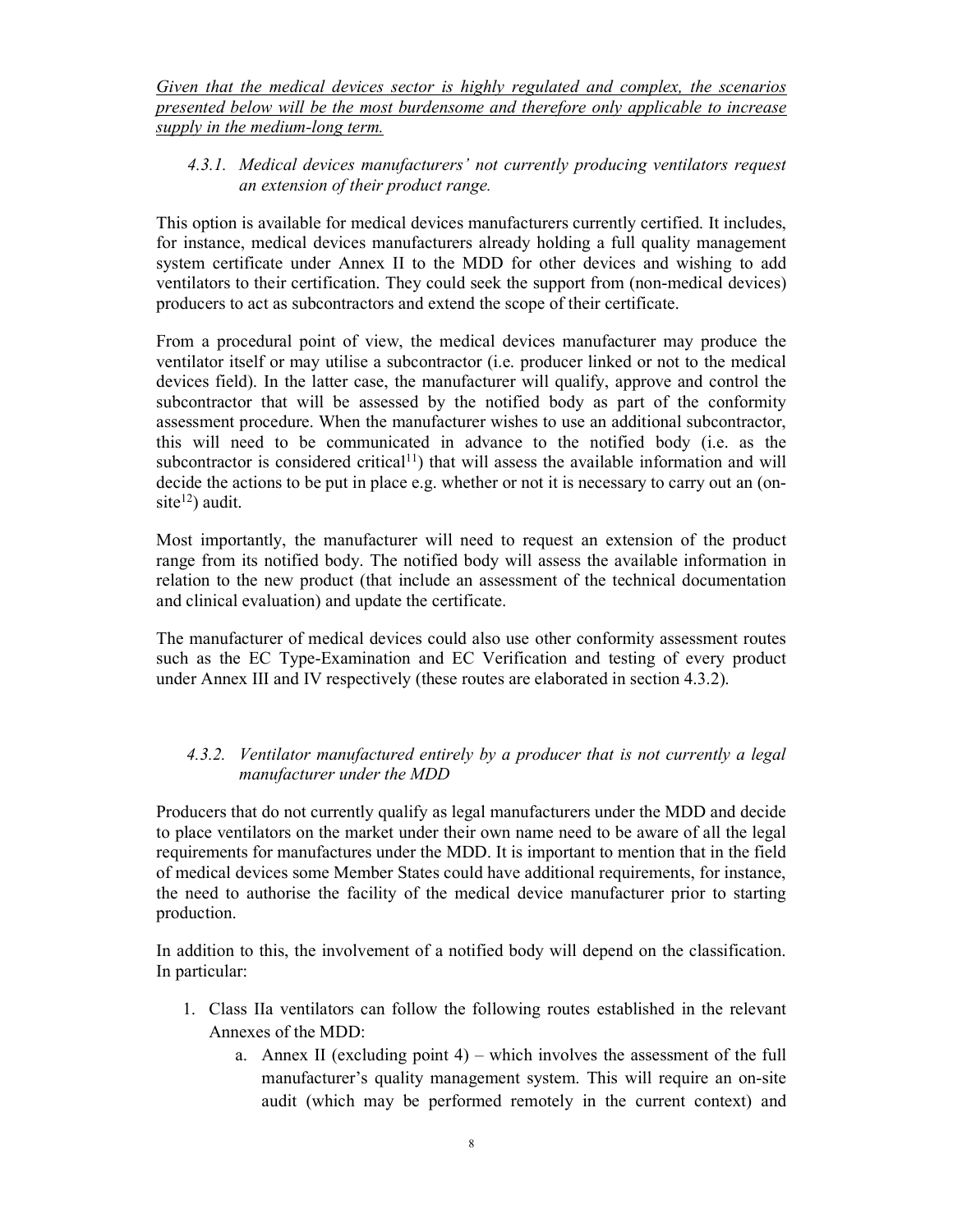regular surveillance audits at least annually. In addition, the notified body will assess the technical documentation and the clinical evaluation of the product to be certified prior to certification on a sampling basis<sup>15</sup>.

- b. Declaration of conformity (Annex VII) combined with either an assessment of the quality assurance of the production or of the product (Annex V or VI) or a EC verification (set out in Annex IV):
	- The assessment of the quality system performed by the notified body will be similar to the one outlined in section 1.a above.
	- The verification by testing of products by the notified body will be performed by examination and testing of every product.
- 2. Class IIb ventilators can follow the following routes:
	- a. Annex II (excluding point 4) which involves the assessment of the full manufacturer's quality management system. This will require an on-site audit (which may be performed remotely in the current context) and regular surveillance audits at least annually. In addition, the notified body will assess the technical documentation and the clinical evaluation of the products to be certified prior to certification on a sampling basis<sup>15</sup>.
	- b. EC type-examination (Annex III) combined with either an assessment of the quality assurance either of the production or of the product (Annex V or VI) or EC verification by testing of products (set out in Annex IV). EC Type-examination consists in the assessment of the technical documentation and testing of a number of features of the device type to ensure it conforms to the requirements. The additional procedures (Annex IV, V or VI) are the same as the ones described in 1.b above.

The assessment of the quality management system of the manufacturer (Annex II, V and VI) can be partly fulfilled by compliance with a harmonised standard (EN ISO 13485) but this route will unlikely be fast enough to ensure short-term supply. This is due to the timelines and experience required to get a certificate under these annexes of the MDD and taking into account the current circumstances where auditing capacity is restricted by the Covid19 situation.

A faster route but also time-consuming route will probably be the performance of tests on the products that might be combined with the assessment of the technical documentation, namely:

- declaration of conformity (Annex VII) + verification of products (Annex IV) for Class IIa; or
- EC type-examination (Annex III) + verification of products (Annex IV) for Class IIb.

Through this route, the device type or device samples are tested and there is no obligation to have a certified quality management system in place and subject to regular surveillance audits. However, quality management processes are important and critical to the production of safe and functional medical devices. The conformity assessment will be

<sup>-</sup>15 See Annex II, section 3.3 to the MDD